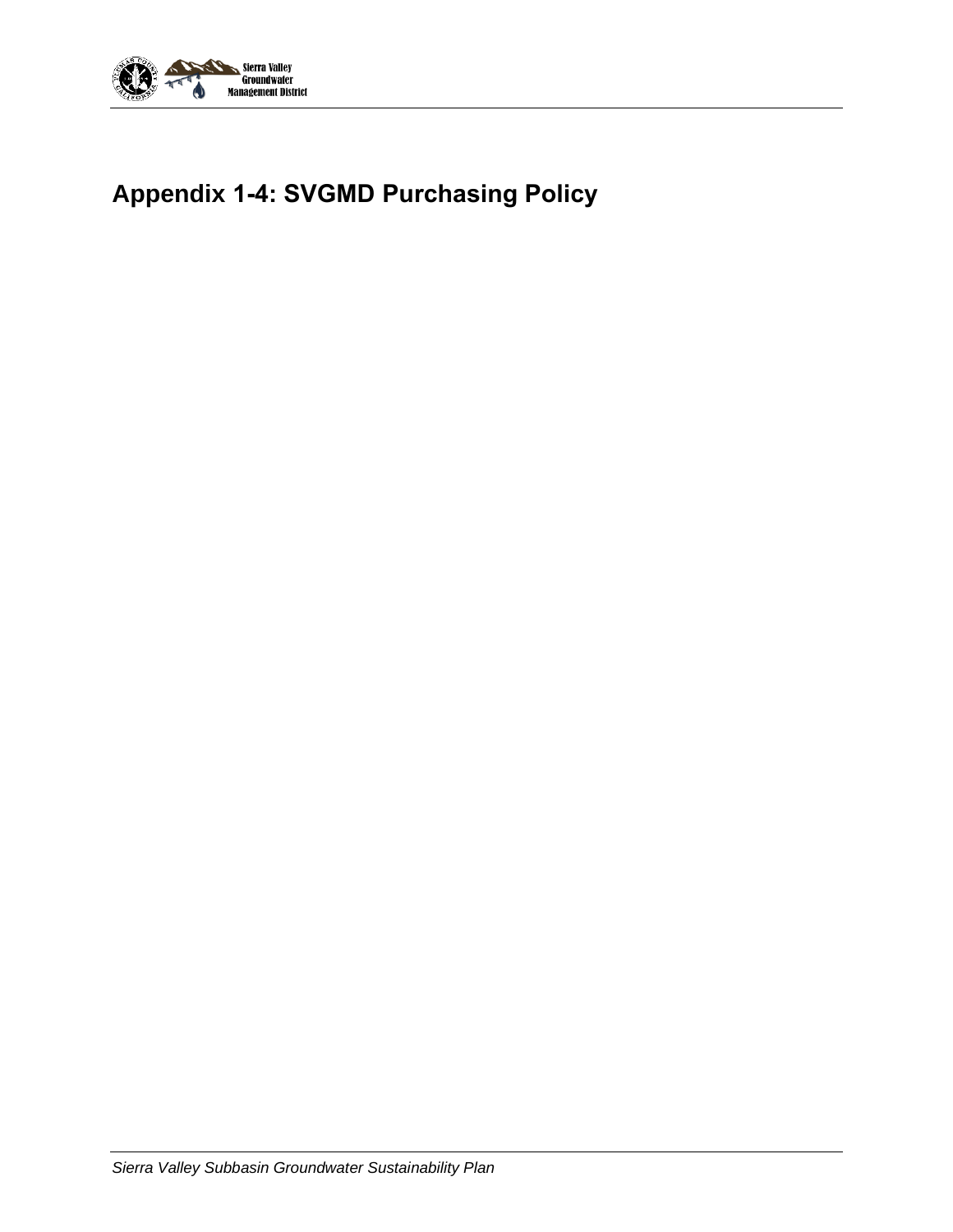

# **SIERRA VALLEY GROUNDWATER MANAGEMENT DISTRICT PURCHASING POLICY ADOPTED – MAY 18, 2020**

# **AMENDED – OCTOBER 29, 2021**

# **TABLE CONTENTS**

| 1.1                                                           |                                                                        |  |
|---------------------------------------------------------------|------------------------------------------------------------------------|--|
| 1.2                                                           |                                                                        |  |
| 1.3                                                           |                                                                        |  |
| 1.4                                                           |                                                                        |  |
| 1.5                                                           |                                                                        |  |
| SECTION 2 - UNAUTHORIZED PURCHASES AND CONFLICT OF INTEREST 1 |                                                                        |  |
| 2.1                                                           |                                                                        |  |
| 2.2                                                           |                                                                        |  |
|                                                               |                                                                        |  |
| 3.1                                                           |                                                                        |  |
|                                                               |                                                                        |  |
| 4.1                                                           |                                                                        |  |
| 4.2                                                           |                                                                        |  |
| 4.3                                                           |                                                                        |  |
|                                                               |                                                                        |  |
| 5.1                                                           |                                                                        |  |
| 5.2                                                           |                                                                        |  |
| 5.3                                                           |                                                                        |  |
| 5.4                                                           |                                                                        |  |
| 5.5                                                           |                                                                        |  |
|                                                               |                                                                        |  |
| 6.1                                                           |                                                                        |  |
| 6.2                                                           |                                                                        |  |
| 6.3                                                           | Professional Services Exempt from Formal Competitive Bid Procedures  5 |  |
|                                                               |                                                                        |  |
| 7.1                                                           |                                                                        |  |
| 7.2                                                           |                                                                        |  |
| 7.3                                                           | Construction Contracts Exempt from Formal Competitive Bid Procedures 6 |  |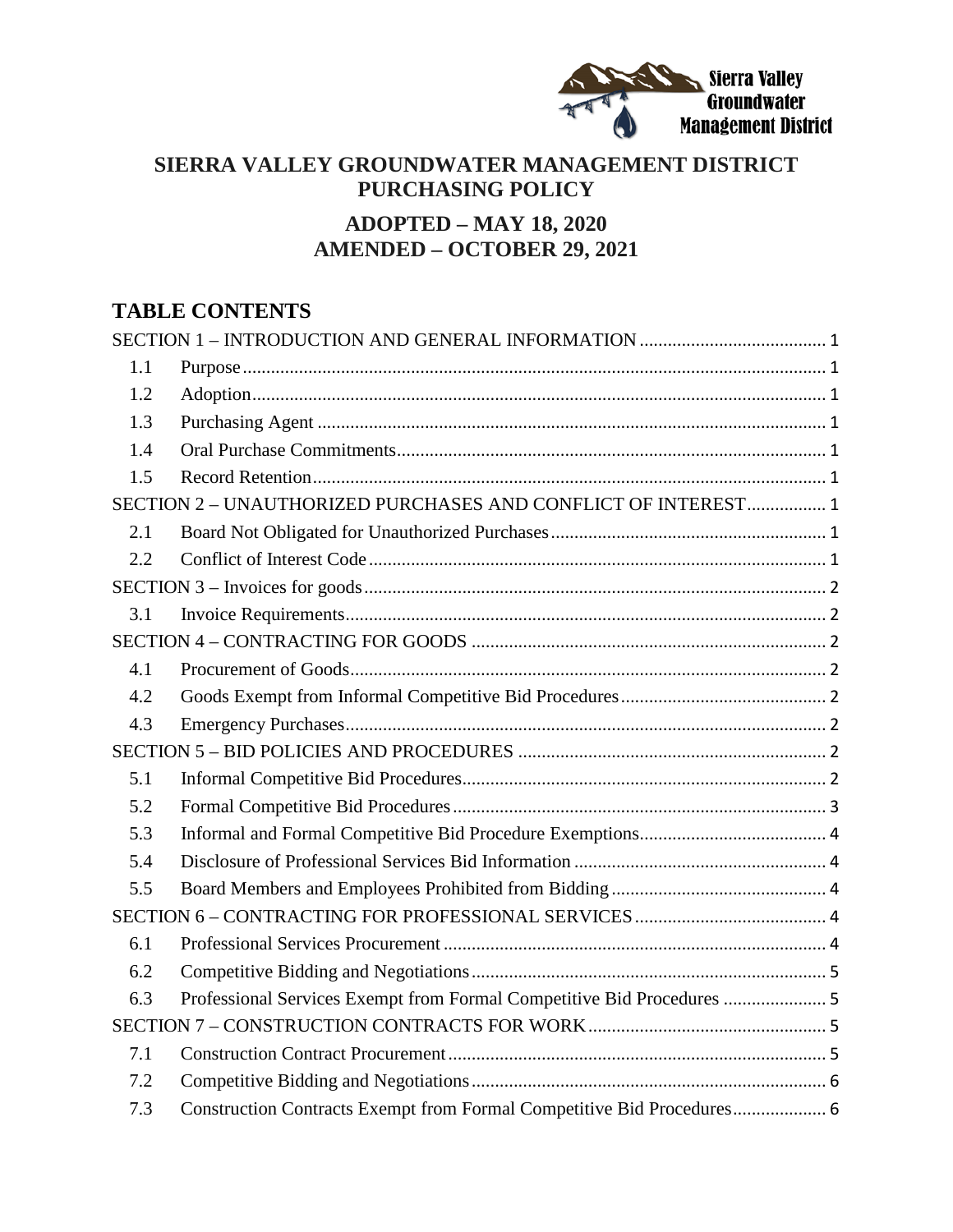# <span id="page-2-0"></span>**SECTION 1 – INTRODUCTION AND GENERAL INFORMATION**

#### <span id="page-2-1"></span>**1.1 Purpose**

The purpose of this Purchasing Policy is to provide direction regarding the policies and procedures relating to procurement of goods, professional services, and construction contracts for the Sierra Valley Groundwater Management District (District) to ensure continuity, uniformity, and fairness in the application of such policies and procedures.

### <span id="page-2-2"></span>**1.2 Adoption**

The Purchasing Policy was adopted by the District Board of Directors (Board) Resolution 20-03 and may be amended by Board action.

#### <span id="page-2-3"></span>**1.3 Purchasing Agent**

The Board Clerk is designated as the District's Purchasing Agent. All purchases of goods and acquisition of professional services and construction contracts require prior approval of the Board unless otherwise exempt pursuant to this Purchasing Policy. The Purchasing Agent has authority to execute goods and professional services and construction contracts under the Board's direction.

#### <span id="page-2-4"></span>**1.4 Oral Purchase Commitments**

No oral purchase commitments shall be allowed.

#### <span id="page-2-5"></span>**1.5 Record Retention**

Pursuant to California Government Code Section 255501.5 all requisitions and related procurement documents shall be retained for a period of not less than three (3) years unless otherwise prescribed by State law. Such requisitions and related procurement documents need not be photographed, reproduced, or microfilmed prior to destruction and no copy thereof need be retained.

# <span id="page-2-6"></span>**SECTION 2 – UNAUTHORIZED PURCHASES AND CONFLICT OF INTEREST**

#### <span id="page-2-7"></span>**2.1 Board Not Obligated for Unauthorized Purchases**

Only the Purchasing Agent, his/her designee, and the Board may commit Board funds for the purchase of goods, professional services, and construction contracts. Unauthorized purchases in violation of this Purchasing Policy are not considered an obligation of the District and the individual making such purchases shall be held personally liable for the cost of the purchase. An unauthorized purchase may include any of the following: a) any purchase that does not meet the policies and procedures outlined in the Purchasing Policy, and b) any purchase for personal use.

### <span id="page-2-8"></span>**2.2 Conflict of Interest Code**

When making procurement decisions for goods, professional services, and construction contracts the Board shall follow the District adopted Conflict of Interest Code. District Counsel may be consulted for guidance whenever there is any question of a conflict of interest.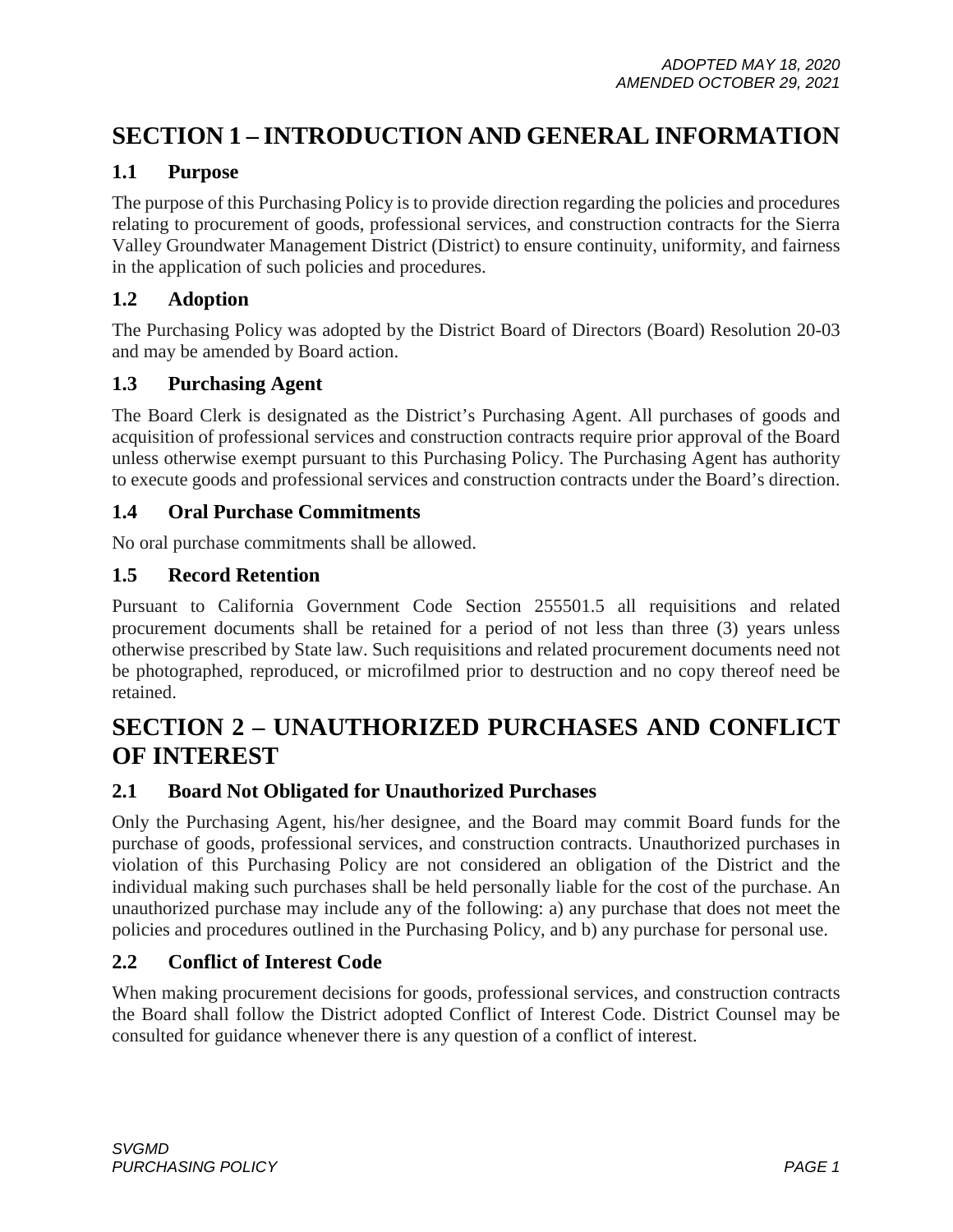# <span id="page-3-0"></span>**SECTION 3 – INVOICES FOR GOODS**

### <span id="page-3-1"></span>**3.1 Invoice Requirements**

The payment for all goods are subject to submission and approval of an invoice in a form and content approved by the Board. The District shall not pay for goods without submission of an invoice to the Board Clerk unless specifically exempted. All invoices must be approved by the Board in advance of the requested purchase.

# <span id="page-3-2"></span>**SECTION 4 – CONTRACTING FOR GOODS**

### <span id="page-3-3"></span>**4.1 Procurement of Goods**

The Board Clerk may purchase "goods" including supplies and equipment in amounts of \$250.00 or less without Board approval. Purchase of goods in excess of \$250.00 shall be approved by the Board in advance and follow the requirements in Section 3 and Section 5.1 of this Purchasing Policy unless specifically exempted.

## <span id="page-3-4"></span>**4.2 Goods Exempt from Informal Competitive Bid Procedures**

Procurement of goods in the amount of \$5,000.00 or less shall not be subject to Section 5.1 of this Purchasing Policy.

## <span id="page-3-5"></span>**4.3 Emergency Purchases**

Emergency purchases shall only be made by the Purchasing Agent, his/her designee, and the Board when the goods so purchased are necessary for the immediate preservation of health, life, and safety. Such emergency purchases, where they exceed the amount generally requiring the bidding procedure, shall be submitted to the Board for ratification at the next meeting of the Board after the purchases.

# <span id="page-3-6"></span>**SECTION 5 – BID POLICIES AND PROCEDURES**

## <span id="page-3-7"></span>**5.1 Informal Competitive Bid Procedures**

The informal competitive bid procedure applies to goods and consists of:

- 1. Obtaining not less than three (3) written quotations from three (3) independent vendors.
- 2. If the subject purchase is made, the lowest cost quotation shall be selected unless the Board approves a higher quotation upon specific findings.
- 3. All quotations may be rejected.

To qualify as a valid quotation, the vendor submitting the quotation must be ready, willing, and able to supply the object of the quotation (i.e., goods) according to the terms and conditions of the quotation and in a commercially reasonable manner. A purchase authorized following the required informal competitive bid may not be consummated unless it is made on the price, terms, and conditions set forth in the quotation and so approved by the Board.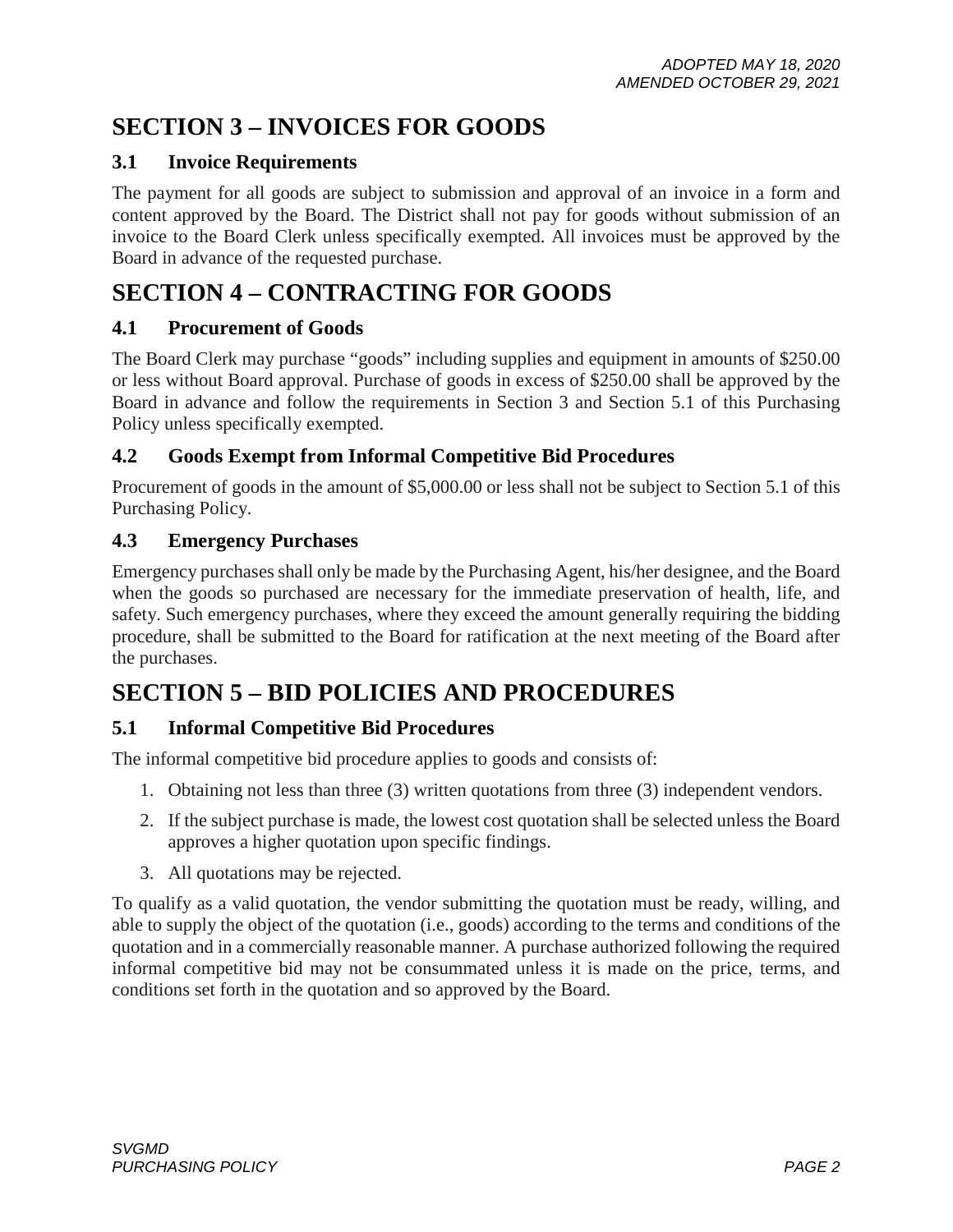### <span id="page-4-0"></span>**5.2 Formal Competitive Bid Procedures**

The formal competitive bid procedures apply to professional services and construction contracts unless specifically exempted and requires the preparation and advance approval of bid documents or Request for Proposal (RFP) solicitations by the Board.

A notice inviting bids shall be published in a newspaper of general circulation not less than ten (10) business days before the bid deadline, shall be posted on the District's website, and may be electronically emailed to a list of known interested contractors. The bid notice shall describe the project, state where bid documents are to be obtained and filed, and the bid deadline.

In its discretion, the Board shall follow any of the following alternatives after the receiving the bids for professional services and construction contracts:

- 1. The Board shall accept the lowest responsive and responsible bidder unless the Board approves a higher quotation upon specific findings.
- 2. The Board shall reject any or all bids.

The Board may cancel or amend RFP solicitations at any time and may submit similar solicitations in the future.

A pre-bid conference may be held.

The opening of formal competitive bids for professional services is not subject to attendance by the general public.

The opening of formal competitive bids for construction contracts shall be publically opened and read aloud. An abstract of the amounts of the base bids and major alternatives, if any, shall be made available to the bidders after the opening of the bids.

The Board may reject any submittal that does not meet all of the mandatory requirements of the RFP solicitation.

The Board may request clarification of any submitted information, may request additional information on any or all responses provided for any reason whatsoever, and may waive irregularities or informalities in any bid or in the bidding and minor inconsistencies deemed to be irrelevant.

The modification or withdrawal of any bid documents or RFP submittal by a contractor for construction contracts or professional services prior to the required submission date and time for formal competitive bid openings must be made in writing and must be signed by the contractor. No construction contracts bidder shall withdraw his or her bid for a period of sixty (60) calendar days following the date of the bid opening.

Any and all questions and communication regarding an RFP shall be submitted in writing by email and directed to the Board Clerk. The District will provide answers and clarifications in writing by posting an addendum or addenda to the bid documents or RFP on the District's website. The District reserves the right to issue an addendum or addenda to clarify, correct, or change the bid documents or RFP solicitations as deemed necessary.

An evaluation panel will be assembled and approved by the Board for professional services. The evaluation panel will review and rank proposals using developed proposal evaluation criteria. The contractors with the highest three (3) scores will be invited to an interview. During interviews at a minimum contractors shall make a presentation and respond to a standard set of questions.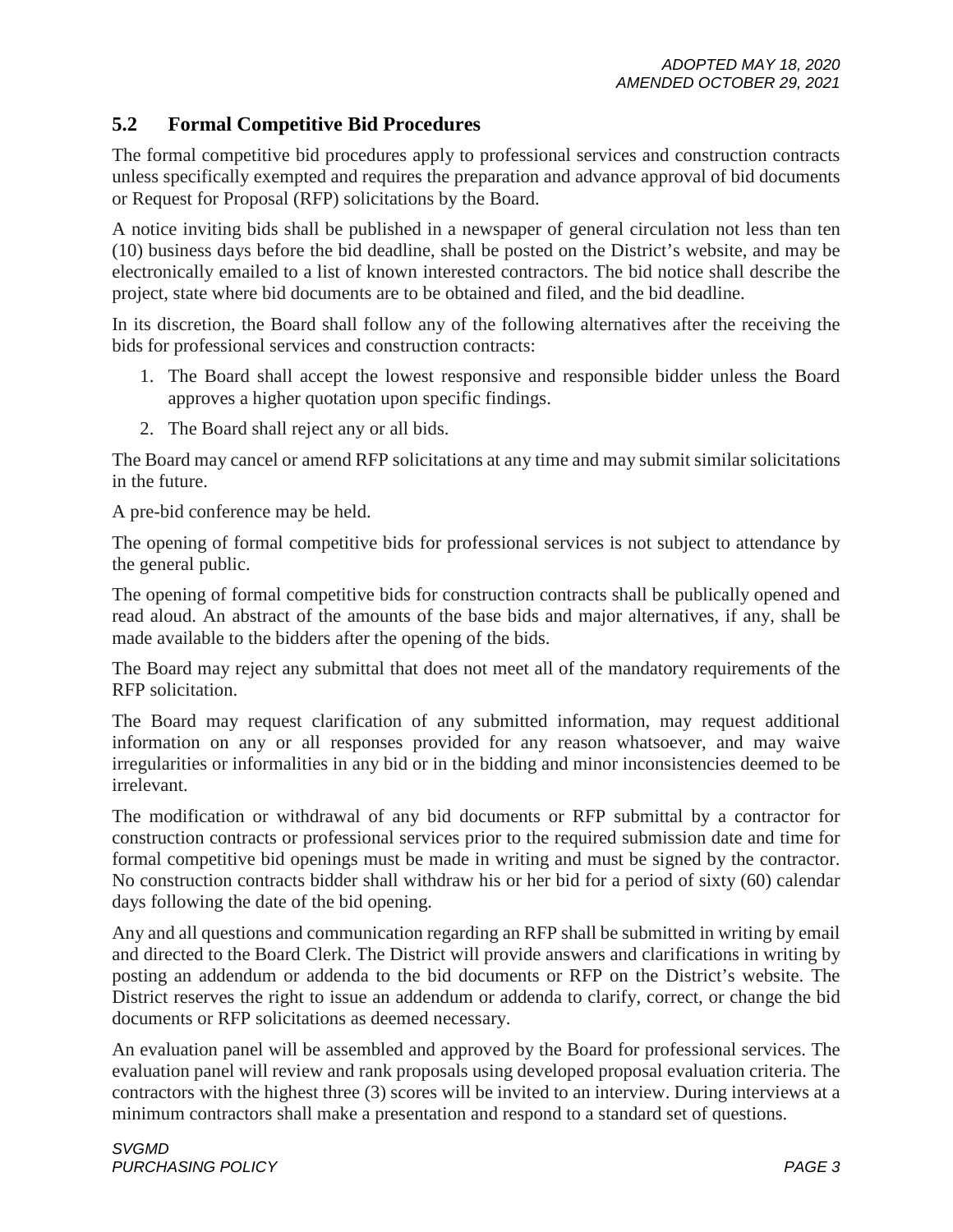The contractor for professional services with the overall highest rating from the proposal review and interview will be selected to negotiate a professional service agreement with the District.

The District may discuss professional services proposals and negotiate modifications as a part of the selection process.

### <span id="page-5-0"></span>**5.3 Informal and Formal Competitive Bid Procedure Exemptions**

Goods purchase orders, professional services agreements, and construction contracts may be awarded without competitive solicitation when there is only one vendor or contractor available or capable of providing the required goods, professional services, or construction work and where there are limitations in the availability of potential contractors, or when the professional services or construction work required are of such as specialized nature that precludes competitive solicitations.

#### <span id="page-5-1"></span>**5.4 Disclosure of Professional Services Bid Information**

All information and materials submitted to the District in response to professional services bids may be reproduced by the District for the purpose of providing copies to authorized personnel involved in the evaluation of the proposals, but shall be exempt from public inspection under the California Public Records Act until such time as an agreement is executed. Once an agreement is executed, professional services proposals submitted in response to bids are subject to public disclosure as required by law. Contractor's submission of a professional services proposal is considered their consent to the District's disclosure of the proposal. The District shall not be liable for disclosure of any information or records related to procurements.

#### <span id="page-5-2"></span>**5.5 Board Members and Employees Prohibited from Bidding**

No Board member or employee shall be permitted to submit a bid on goods or professional services.

# <span id="page-5-3"></span>**SECTION 6 – CONTRACTING FOR PROFESSIONAL SERVICES**

#### <span id="page-5-4"></span>**6.1 Professional Services Procurement**

"Professional Services" means and includes the performance of a task involving utilization of personnel who are retained in writing by a contract or the District's Professional Service Agreement (Agreement).

Services in which the Board cannot provide, either because of workload capacity or lack of specialized expertise, may be provided through an Agreement under the following conditions:

- 1. The contractor is a legal entity or the contractor is one who meets the basic requirement to enter into an independent contractor relationship, including a majority of the following criteria:
	- a. Possesses licensure;
	- b. Possesses advanced academic and/or professional degrees;
	- c. Operates an independent business including clients other than the Board;
	- d. Routinely provides services on an independent contractor fee for services basis;
	- e. Provides own equipment, supplies, and personnel;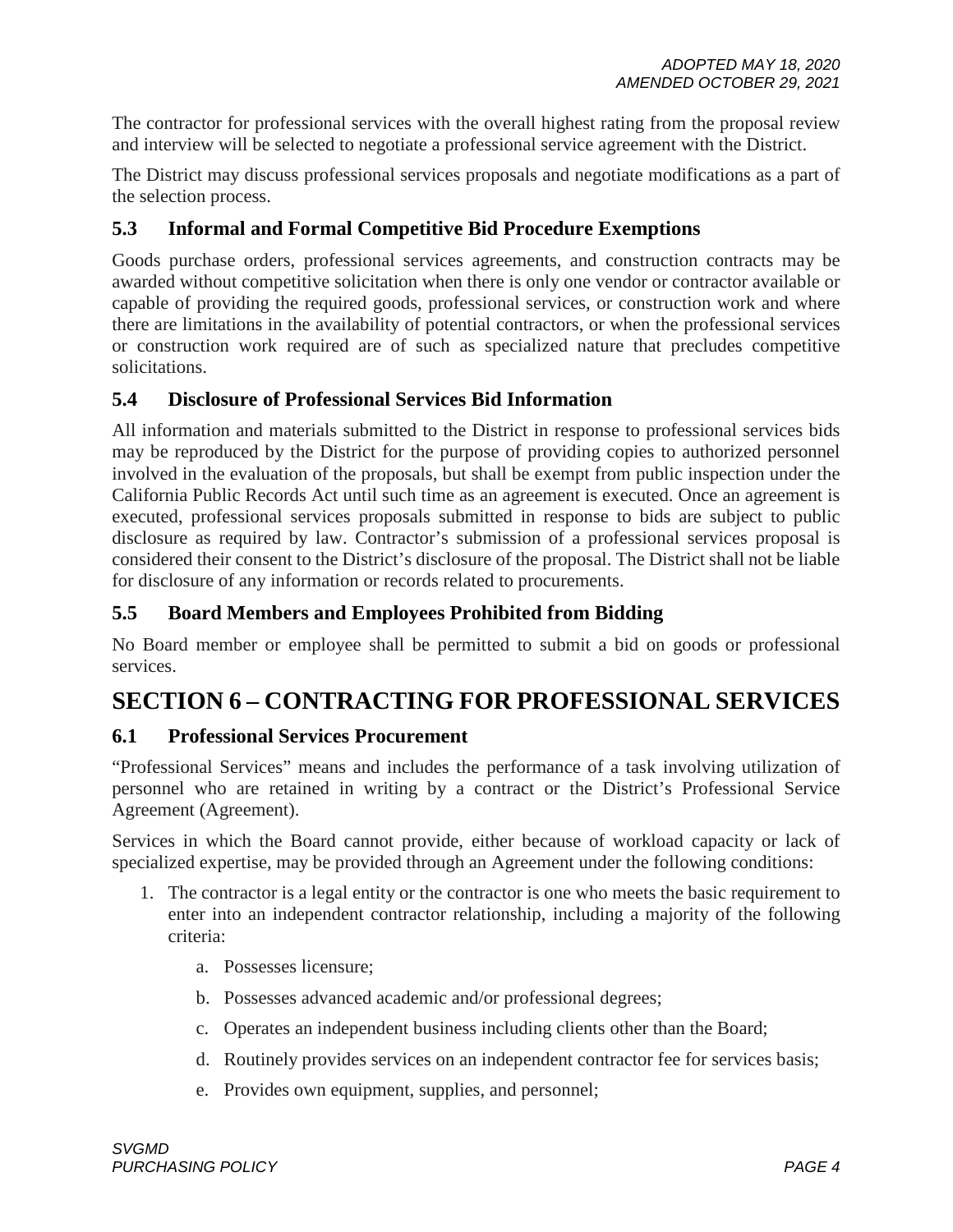- f. Works primarily without supervision as to time, manner, and methods utilized to perform services;
- g. Maintains own liability insurance including commercial general, professional, and automobile;
- h. Maintains own workers' compensation insurance policy or has no employees;
- i. Maintains own books and records;
- j. Files own payroll, and state and federal income tax returns applicable to service income and expenses;
- k. Routinely bills for services; and
- l. Agreeable to the terms and conditions of the District's Professional Service Agreement.

## <span id="page-6-0"></span>**6.2 Competitive Bidding and Negotiations**

The formal competitive bid procedures in Section 5.2 of this Purchasing Policy shall be required for all contractors retained for professional services unless specifically exempted under Section 6.3 and shall comply with all applicable laws and regulations regarding the securing of competitive bids and undertaking competitive negotiations. Formal competitive bidding may be waived by the Board for any contractual arrangement that is specifically made exempt by statutes, this Purchasing Policy, or Board ordinances.

## <span id="page-6-1"></span>**6.3 Professional Services Exempt from Formal Competitive Bid Procedures**

Contracting for professional services in the amount of \$15,000.00 or less shall not be subject to Section 5.2 of this Purchasing Policy.

# <span id="page-6-2"></span>**SECTION 7 – CONSTRUCTION CONTRACTS FOR WORK**

### <span id="page-6-3"></span>**7.1 Construction Contract Procurement**

"Construction Contracts" means and includes the performance of work as specified or indicated in the contract bid documents and the District's Agreement Between Owner and Contractor for Construction Contract (Agreement).

Work in which the Board cannot provide, either because of capacity or lack of specialized expertise, may be provided through an Agreement under the following conditions:

- 1. The contractor, and any subcontractor, is a legal entity or the contractor, and any subcontractor, is one who meets the basic requirement to enter into an independent contract relationship, including a majority of the following criteria:
	- m. Possesses valid licenses of a class corresponding to the work to be done as required by the State of California's Contractors' License Law in addition to any applicable business licenses in the local jurisdiction of the work;
	- n. Possesses required permits;
	- o. Operates as an independent contractor doing business including clients other than the Board;
	- p. Routinely provides services on an independent contractor fee for services basis;